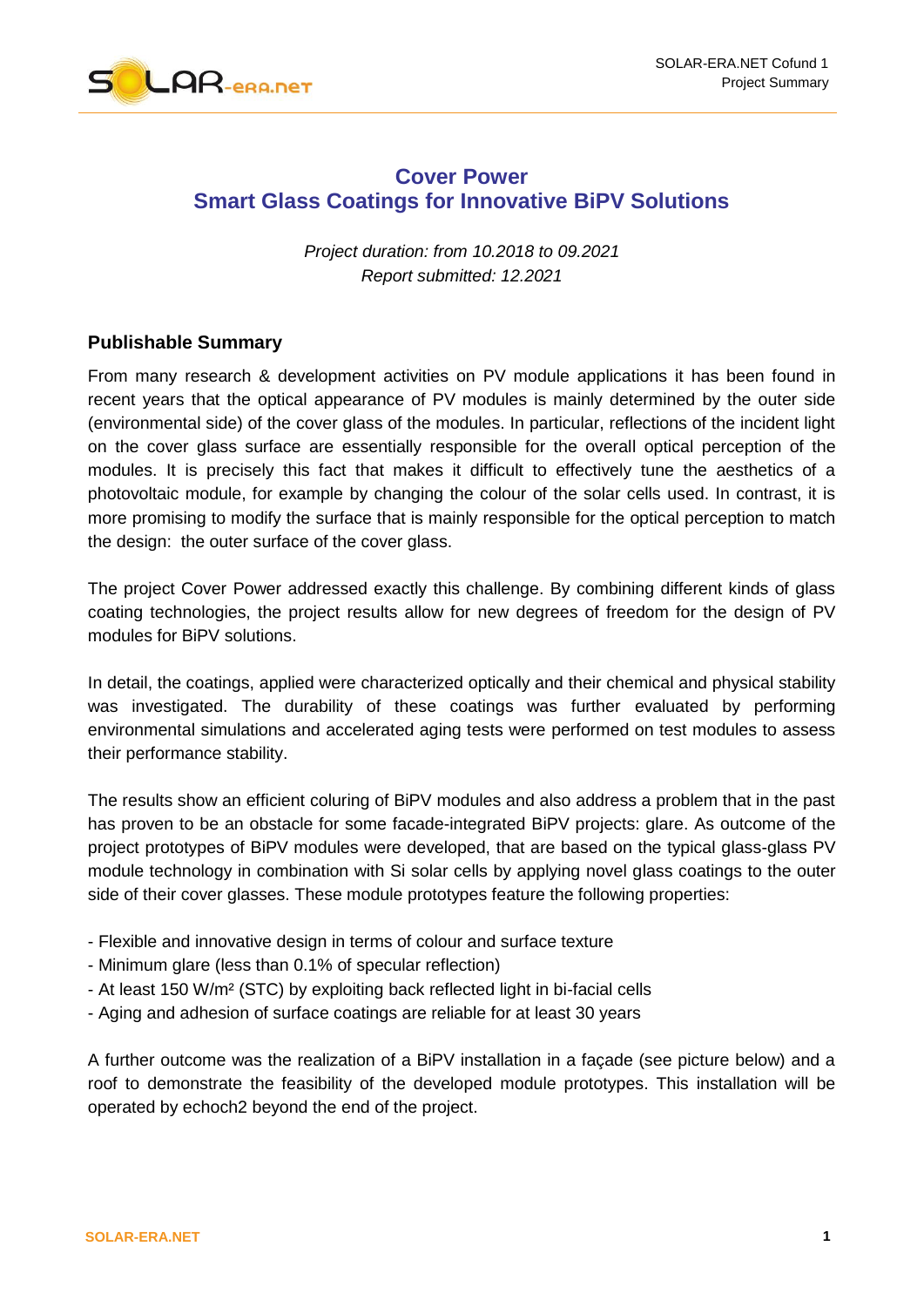



*Photo of the test façade with grey screen-printed modules.*

In addition, ertex-solar as well as Joanneum Research are planning further activities as follow-up to the project Cover Power: The screen printing technology in particular has proven itself in use under real life conditions. Here, ertex-solar plans to continue the concept of screen printing with a special ink that incorporates colouring particles for a more vivid colour impression and higher module efficiency. In addition, this ink allows for a homogeneous overall appearance for a facade or roof installation.

Joanneum Research is planning further cooperative research activities in the field of sol-gel coating. The focus will be primarily set on increasing the stability of the coating with respect to weathering and to develop an industrially applicable and automated coating process together with an industrial partner.